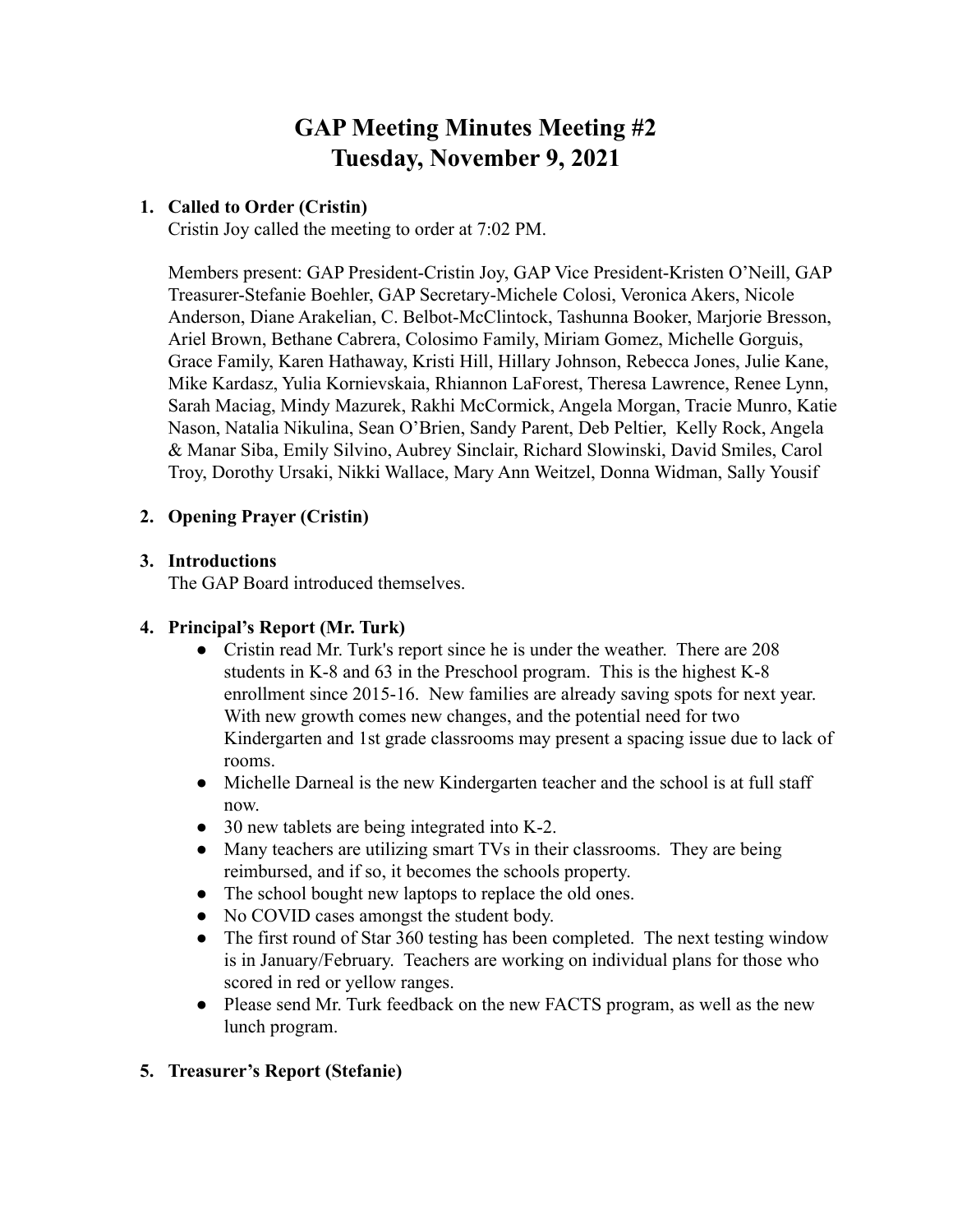• Stefanie reviewed the current budget. The Children in Bloom Auction has started spending in preparation for the event. Jogathon netted \$26,305 this year. Teacher vouchers have all been sent out except the library and new gym teacher. Kindergarten's check was already cut for Ms. Hanley, so Stefanie is checking with Mr. Turk to see if a new check needs to be cut for the new teacher. Currently on track for roughly \$18,000 in total profit.

# **6. Event Committee Reports**

- Jogathon (Cristin) The event was a huge success! We almost doubled the \$14,000 goal! Thank you notes were all sent to sponsors and we are booked to do it again next fall.
- Trunk or Treat (Mindy) The event went really well! There were 60 cars and over 300 people attended.
- All Saints Day Party (Mike) The party went great! There were a similar number of attendees as in past years.
- GAP Pizza Lunch (Veronica) The lunch will be Tuesday, November 23rd. The signupgenius went out and all volunteer spots are filled. Pizza was ordered from Hungry Howie's yesterday and Veronica will purchase other items from Costco the week of. The lunch will be in the gym.
- St. Nicholas Day (Emily  $& Akoko$ ) Prep has started. All items have been ordered. St. Nicholas medals are in. The bags will be put together soon. Thank you to the Cabrera's for donating extra candy. If anyone has extra candy to donate please let Emily or Akoko know.
- Santa's Secret Shop (Kim)  $-$  The shop will be held in person this year and will be Dec. 6-9. Set up is the first day (Monday) with two days of shopping (Tues./Wed.) and clean up or shopping for any kids who missed the other days on the last day (Thursday). A grandparent donated Christmas crafts, but these will be utilized for the Advent Festival or St. Nicholas Day. Cristin will send out the signupgenius for volunteers shortly.
- Advent Festival (Cristin & Rakhi) There will be a craft sale from  $12-3:30 \text{pm}$ , confession, mass, then cookies/hot cocoa and caroling, and pictures with St. Nicholas. More craft vendors are needed and spaces are \$20 each. The profits will be donated to Mary's Mantle.
- Auction (Miriam/Erin) Donations are coming in. Gift cards, experiences and sponsorships are needed. Kristen sent out information to the volunteers for the classroom baskets asking them to connect with the teachers on collecting funds before Thanksgiving.
- School Bundles (Kristen) We will be using the same company. Kristen spoke with the new Kindergarten teacher and will reach out to teachers for supply lists in January.
- Spirit Wear (Julie) Everyone is happy with the new vendor. Each week Lauren Perry puts in the parent email any deals or sales. There is now an alumni shirt, along with parent and grandparent items.
- $\cdot$  SCRIP (Bethane) A lot of new families signed up. Those who wish to sign up need to contact Bethane first  $\frac{\text{scrip}(a)}{g}$  gaschool.com. There seem to be less